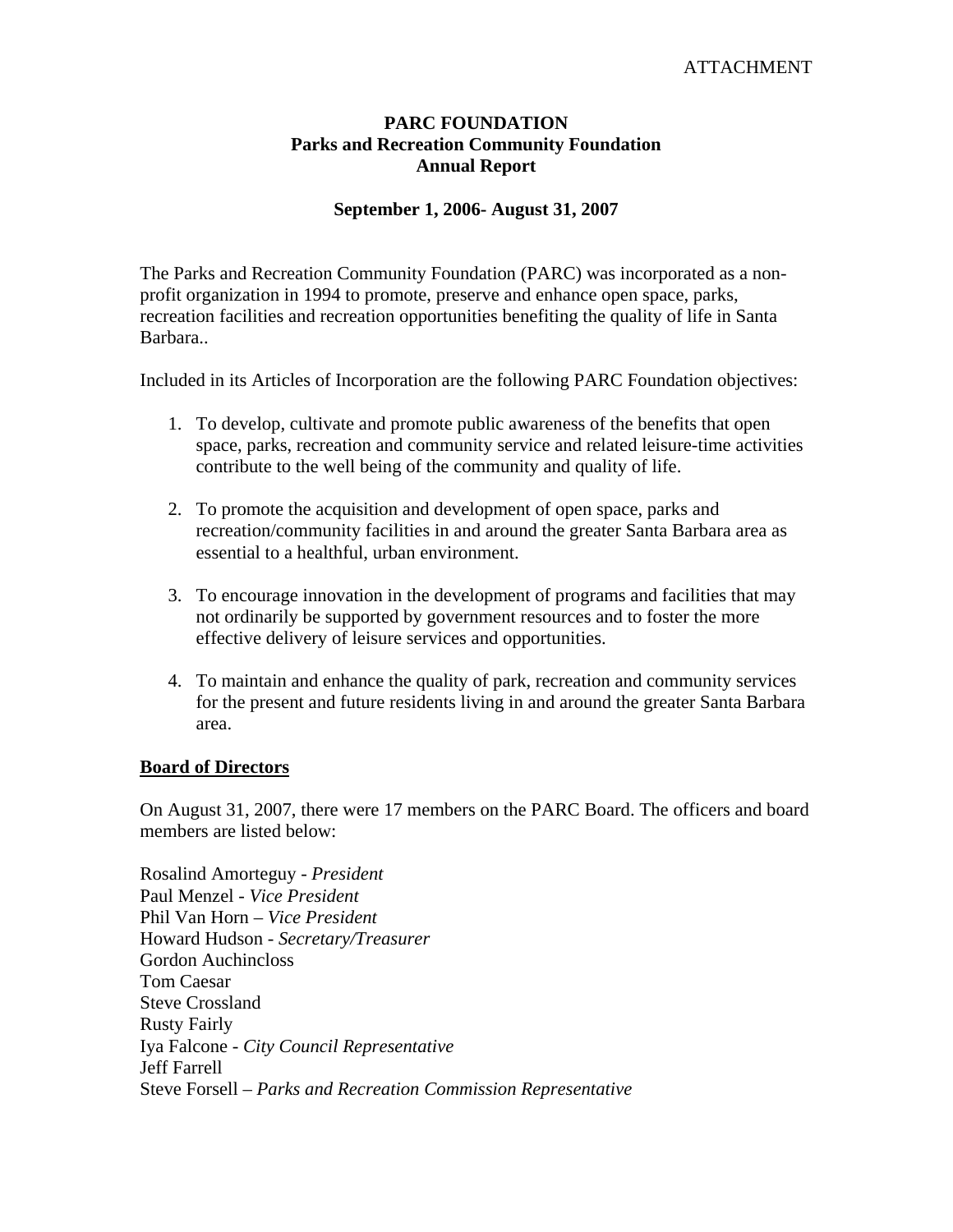Roger Horton - *Pearl Chase Society Representative* Desmond O'Neill Robert Patterson Al Pizano Nancy Rapp - *Parks and Recreation Director* Katie O'Reilly Rogers

## **Board Meetings**

The Board met 8 times in regular board meetings during fiscal year 2006-2007.

## **PARC Accomplishments**

Reimbursed the City of Santa Barbara Parks and Recreation Department \$30,000 for the maintenance of the Douglas Family Preserve

Received a Montecito Bank & Trust "Community Dividends" award of \$10,000 for the third year, which was allocated to "All For One" for mentoring at risk youth and providing gang intervention programs

Held a fund raising art sale and reception event with SCAPE, a local arts organization, to benefit the Douglas Family Preserve, netting approximately \$7,600

Received a grant of \$10,000 from the Hutton Foundation for the Youth Concert Collaborative program providing free concerts at the Courthouse Sunken Gardens

Received a grant of \$5,000 from the Santa Barbara Bowl Foundation for the Youth Concert Collaborative program providing free concerts at the Courthouse Sunken **Gardens** 

Sponsored a grant application to the United States Handball Association on behalf of Youth Activities to provide full or partial scholarships for handball instruction as part of a youth handball league

Sponsored a grant application to the United States Golf Association on behalf of Adapted Recreation to provide adapted golf instruction for individuals with disabilities

Sponsored a grant application to the Saucony "Run for Good" program on behalf of Youth Activities to expand an existing program called the "Read, Right and Run" Club in which elementary students read 10 books, complete 10 good deeds benefiting the community and run 10 miles

Submitted a grant application to the Wood-Claeyssens Foundation to fund maintenance at the Douglas Family Preserve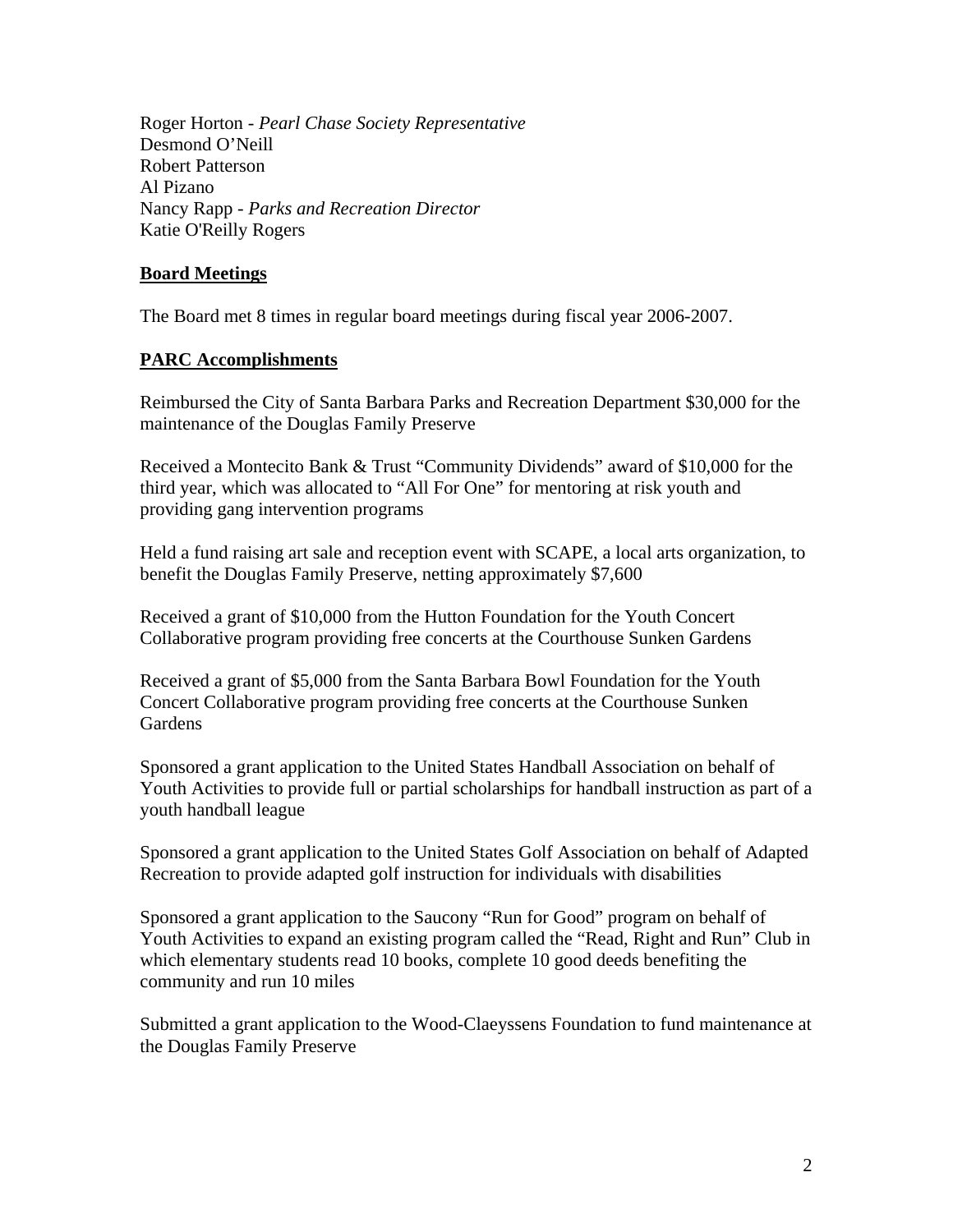Sponsored a grant application to the Wood-Claeyssens Foundation on behalf of Adapted Recreation for programming including special events, dances, disability awareness training and program scholarships

Sponsored a grant application to the Santa Barbara Foundation on behalf of Cultural Arts for a Mobile Recreation Van

Sponsored a grant application to the Hutton Foundation and Veneco on behalf of Cultural Arts for a Mobile Recreation Van Program

Sponsored a grant application to the FoodBank on behalf of Youth Activities for fresh fruit to be provided free to participants at junior high afterschool programs

Entered into an Agreement to Hold Funds with the City's Santa Barbara Golf Club for a commemorative bench, tree and sandstone boulder program to fund Audubon related projects at the golf course

Entered into an Agreement to Hold Funds with "Friends of the Douglas Family Preserve" to raise funds and coordinate projects benefiting the Douglas Family Preserve

Entered into an Agreement to Hold Funds with "Notes for Notes," a local non profit organization, to create and maintain a space called the MusicBox at Twelve35 Teen Center where youth have access to musical instruments, recording facilities, music instruction and an extensive library of music and concert footage

Entered into an Agreement to Hold Funds with "California Concerns" to sponsor a grant application to Southern California Edison to fund a special project providing English language training to non-English speaking Latino four year-olds in their neighborhood daily for the year before entering kindergarten

Added Gordon Auchincloss to the Board of Directors

Raised \$5,300 from Board Member donations

# **Special Projects**

Three years ago, PARC entered into an Agreement with the City of Santa Barbara to lead a community effort to obtain the National Guard Armory facility for community purposes. PARC established a steering committee comprised of PARC Board members and other members of the community to pursue this goal. PARC formally renewed its commitment to the project at a recent Board meeting.

For much of the past year and a half, PARC has been waiting for the National Guard to complete internal decision making regarding the housing of National Guard units statewide, and most particularly the future of the Santa Barbara unit. Activity has picked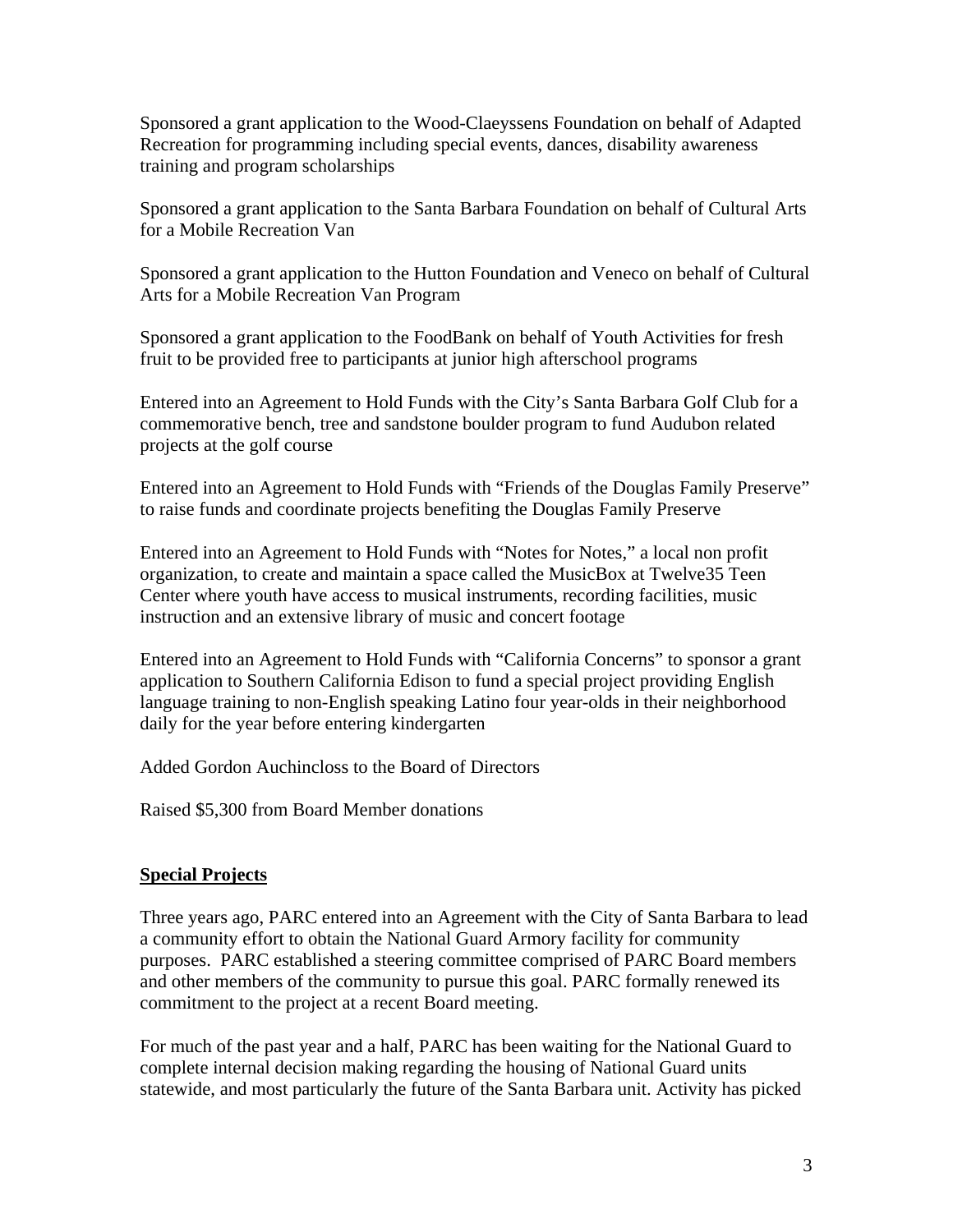up during the past several months. A contingent of PARC Board members and City staff traveled to Sacramento to discuss the project with the National Guard in May. Since that meeting, the National Guard has sent a team to Santa Barbara to appraise the Armory site. Additionally, a Memorandum of Understanding was prepared and sent to the National Guard for approval.

### **Ongoing Activities**

The PARC Foundation supports community organizations by accepting and holding funds for groups that do not have non-profit status as well as programs or activities sponsored by the Santa Barbara Parks and Recreation Department. In some cases, the organizations are in the process of applying for non-profit status and use PARC services on an interim basis; past examples include Spirals Gymnastics and the Marjorie Luke Theater. Many PARC supported organizations use the Foundation as a sponsor for applying for and receiving grants for which they would not otherwise be eligible.

Groups desiring to align with the PARC Foundation submit a *Request for Foundation to Receive and Hold Funds on Behalf of an Organization*, which must be approved by the PARC Foundation Board of Directors. The PARC Foundation does not charge any fee for this service.

Following is a list of current organizations or activities supported by PARC:

#### **City Parks and Recreation Programs**

#### **Active Adults and Classes:**

Santa Barbara Lawn Bowls Club (synthetic turf projects) MacKenzie Park Lawn Bowls Club (new clubhouse project) 90 Plus Celebration of Life Party Carrillo Courtyard Benches

#### **Adapted Programs:**

Victory Dance Thanksgiving Luncheon Blaze Sports Hot on Life

#### **Aquatics:**

Santa Barbara Junior Lifeguard Program Santa Barbara Lifeguard Association Learn to Swim Scholarships

#### **Community Services:**

Job Apprentice Program Salsa Festival Santa Barbara City Community Centers Advisory Committees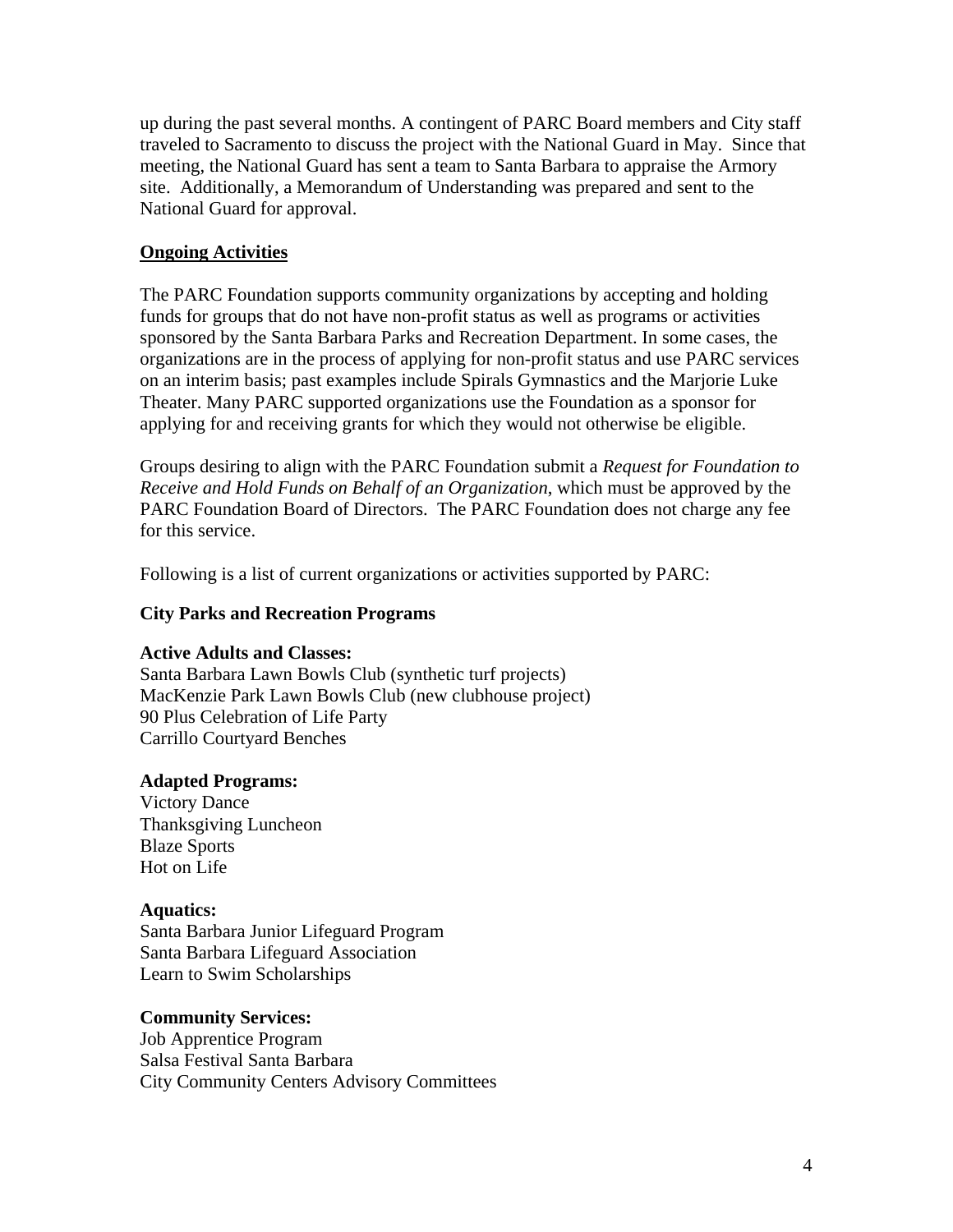## **Cultural Arts:**

Concerts in the Park Youth Ceramics Programs, equipment, scholarships

### **Teen Programs**

Youth Council Leadership Programs Youth Leadership Banquet Teen Center memberships, scholarships and programs Harriet Miller Youth Leadership Fund Teen concert Collaboration (805 Summer Mix)

### **Tennis Services**

USTA/NRP Tennis in the Parks Grant – court resurfacing

### **Youth Activities:**

Eggstravaganza Tournament of Champions Track and Field Meet Community Handball League Campership Alliance

### **Parks:**

Accessible Playgrounds Park Bench and Tree Plaque Program Santa Barbara Beautiful Park Projects Playground Replacement Program Kids World Friends of the Douglas Family Preserve Friends of Franceschi Park Friends of the Bird Refuge Friends of the Santa Barbara Carousel Friends of Shoreline Park Friends of Mission Rose Garden Alice Keck Park Memorial Gardens Chase Palm Park Improvement Fund

### **Golf:**

Russ Morrison Jr. Golf program Audubon Commemorative Boulder Program

### **Other Community groups:**

All For One Youth and Mentoring Program Greater Santa Barbara Ice Skating Association Horticultural Consortium Notes for Notes Pearl Chase Society Franceschi House Rehabilitation Silver Follies